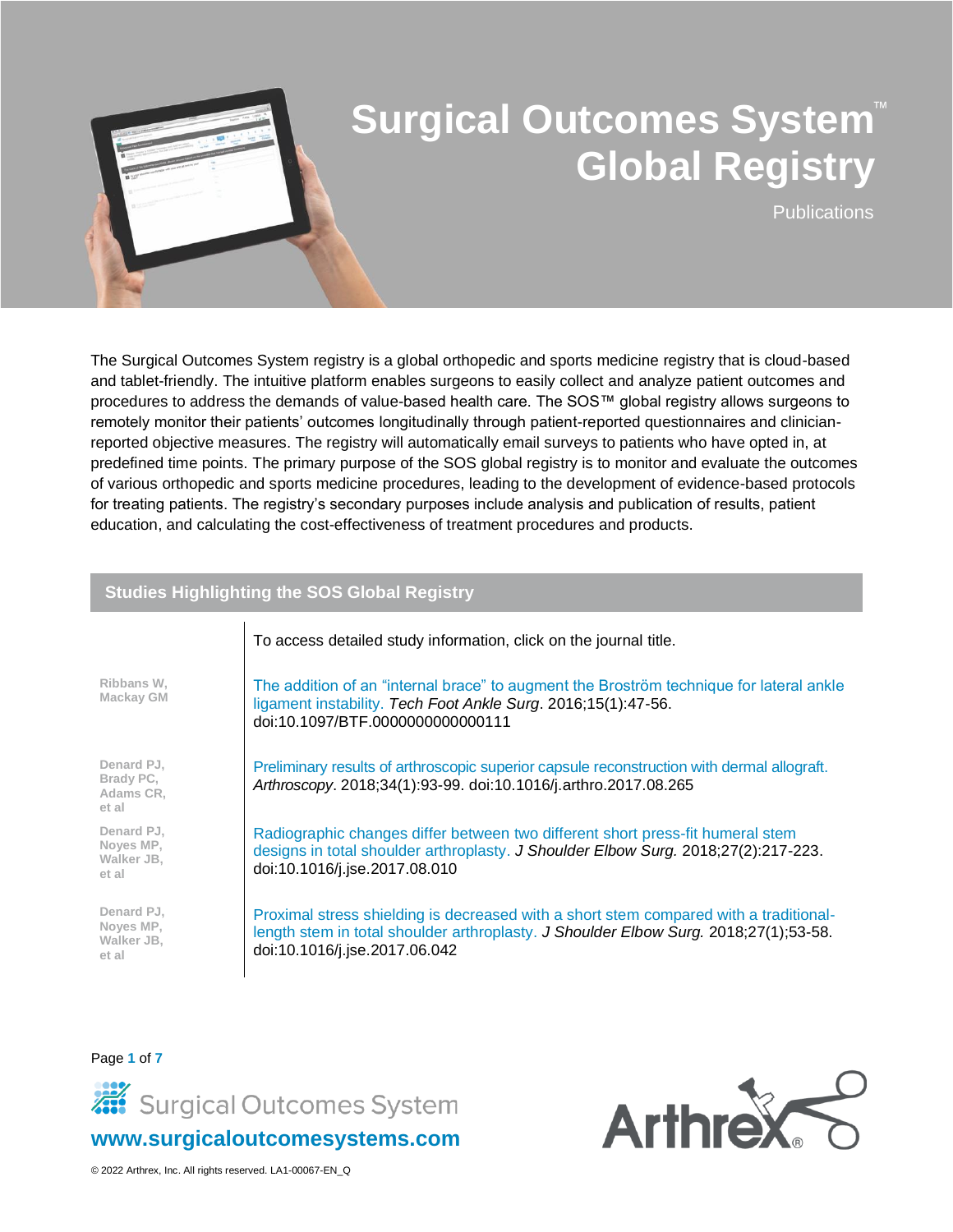

**Publications** 

| Noyes MP,<br>Ladermann A,<br>Denard PJ                      | Functional outcome and healing of large and massive rotator cuff tears repaired with a<br>load-sharing rip-stop construct. Arthroscopy. 2017;33(9):1654-1658.<br>doi:10.1016/j.arthro.2017.04.003                                    |
|-------------------------------------------------------------|--------------------------------------------------------------------------------------------------------------------------------------------------------------------------------------------------------------------------------------|
| Denard PJ<br>Lädermann A                                    | Immediate versus delayed passive range of motion following total shoulder<br>arthroplasty. J Shoulder Elbow Surg. 2016;25(12):1918-1924.<br>doi:10.1016/j.jse.2016.07.032                                                            |
| <b>Beach WR</b>                                             | Editorial commentary: patient reported outcomes measurement information system<br>(PROMIS) may be our promise for the future. Arthroscopy. 2017;33(10):1775-1776.<br>doi:10.1016/j.arthro.2017.07.015                                |
| Solberg MJ,<br>Algueza AB,<br>Hunt TJ,<br><b>Higgins LD</b> | Predicting 1-year postoperative visual analog scale pain scores and American<br>Shoulder and Elbow Surgeons function scores in total and reverse total shoulder<br>arthroplasty. Am J Orthop. 2017;46(6):E358-E365                   |
| Bents EJ,<br>Brady PC,<br>Adams CR,<br>et al                | Patient-reported outcomes of knotted and knotless glenohumeral labral repairs are<br>equivalent. Am J Orthop. 2017;46(6):279-283                                                                                                     |
| Shu HT,<br>Bodendorfer BM,<br>Folgueras CA,<br>et al        | Follow-up compliance and outcomes of knee ligamentous reconstruction or repair<br>patients enrolled in an electronic versus a traditional follow-up protocol. Orthopedics.<br>2018;41(5):e718-e723. doi:10.3928/01477447-20180828-02 |
| Heusdens CHW,<br>Hopper GP,<br>Dossche L.<br>et al          | Anterior cruciate ligament repair using independent suture tape reinforcement. Arthrosc<br>Tech. 2018;7(7):e747-e753. doi:10.1016/j.eats.2018.03.007                                                                                 |
| Heusdens CHW,<br>Hopper GP,<br>Dossche L.<br>et al          | Anterior cruciate ligament repair with independent suture tape reinforcement: a case<br>series with 2-year follow-up. Knee Surg Sports Traumatol Arthrosc. 2019;27(1):60-67.<br>doi:10.1007/s00167-018-5239-1                        |

#### Page **2** of **7**



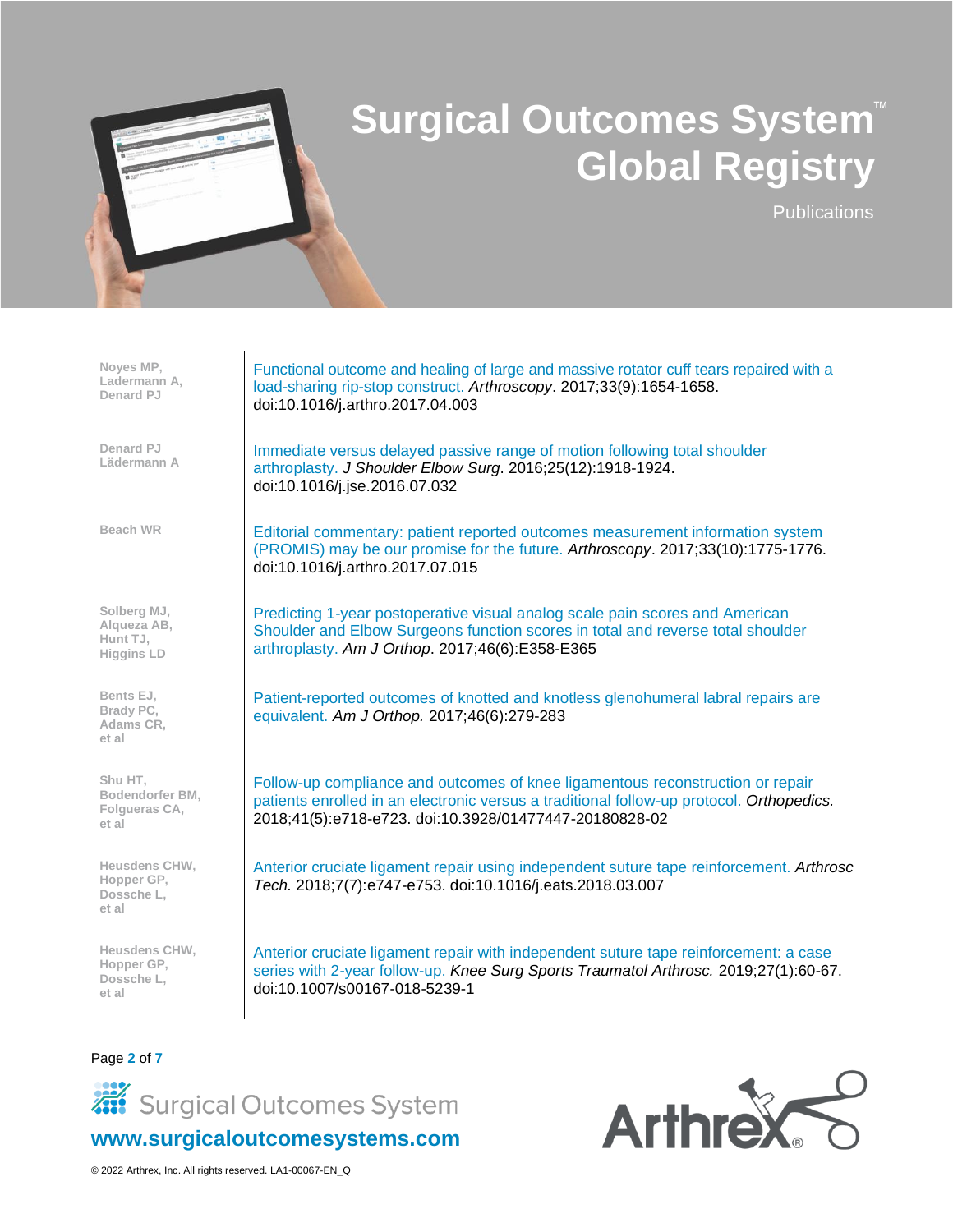

**Publications** 

**Thigpen CA, Floyd SB, Chapman C, et al**

**Daniels S, Garvey K, Collins J, Matzkin EG**

**Vajapeyajula S, Garvey KD, Matzkin EG**

**Pennington WT, Bartz BA, Pauli JM, et al**

**Daniels SD, Stewart CM, Garvey KD, et al**

**Gupta A, Potty ASR, Ganta D, et al**

**Wagner ER, Woodmass JM, Chang MJ, et al**

**Zaffagnini S, Grassi A, Adravanti P, et al**

Page **3** of **7**

[Comparison of surgeon performance of rotator cuff repair: risk adjustment toward a](https://journals.lww.com/jbjsjournal/subjects/shoulder/Abstract/2018/12190/Comparison_of_Surgeon_Performance_of_Rotator_Cuff.3.aspx)  [more accurate performance measure.](https://journals.lww.com/jbjsjournal/subjects/shoulder/Abstract/2018/12190/Comparison_of_Surgeon_Performance_of_Rotator_Cuff.3.aspx) *J Bone Joint Surg Am.* 2018;100(24): 2110- 2117. doi:10.2106/JBJS.18.00211

[Patient satisfaction with nonopioid pain management following arthroscopic partial](https://pubmed.ncbi.nlm.nih.gov/31072715/)  [meniscectomy and/or chondroplasty.](https://pubmed.ncbi.nlm.nih.gov/31072715/) *Arthroscopy.* 2019;35(6):1641-1647. doi:10.1016/j.arthro.2019.03.028

Impact of patient age on patient reported outcome measures following arthroscopic rotator cuff repair. *Orthop J Harv Med Sch.* 2019;20;7-13

[Arthroscopic superior capsular reconstruction with acellular dermal allograft for the](https://www.arthroscopyjournal.org/article/S0749-8063(18)30033-1/abstract)  [treatment of massive irreparable rotator cuff tears: short-term clinical outcomes and the](https://www.arthroscopyjournal.org/article/S0749-8063(18)30033-1/abstract)  [radiographic parameter of superior capsular distance.](https://www.arthroscopyjournal.org/article/S0749-8063(18)30033-1/abstract) *Arthroscopy.* 2018;34(6):1764- 1773. doi:10.1016/j.arthro.2018.01.009

[Sex-based differences in patient-reported outcomes after arthroscopic rotator cuff](https://journals.sagepub.com/doi/10.1177/2325967119881959)  [repair.](https://journals.sagepub.com/doi/10.1177/2325967119881959) *Orthop J Sports Med.* 2019;7(11):2325967119881959. doi:10.1177/2325967119881959

[Streamlining the KOOS activities of daily living subscale using machine learning.](https://pubmed.ncbi.nlm.nih.gov/32270015/) *Orthop J Sports Med.* 2020;8(3):2325967120910447. doi:10.1177/2325967120910447

[The impact of workers' compensation on recovery after biceps tenodesis.](https://www.sciencedirect.com/science/article/abs/pii/S1058274620301695) *J Shoulder Elbow Surg.* 2020;29(9):1783-1788. doi:10.1016/j.jse.2020.01.095

Protocol and descriptive epidemiology of the SIGASCOT Italian multicentric registry of revision ACL reconstruction: a 1-year pilot study. *Acta Orthop Belg*. 2019;85(2):159- 168.



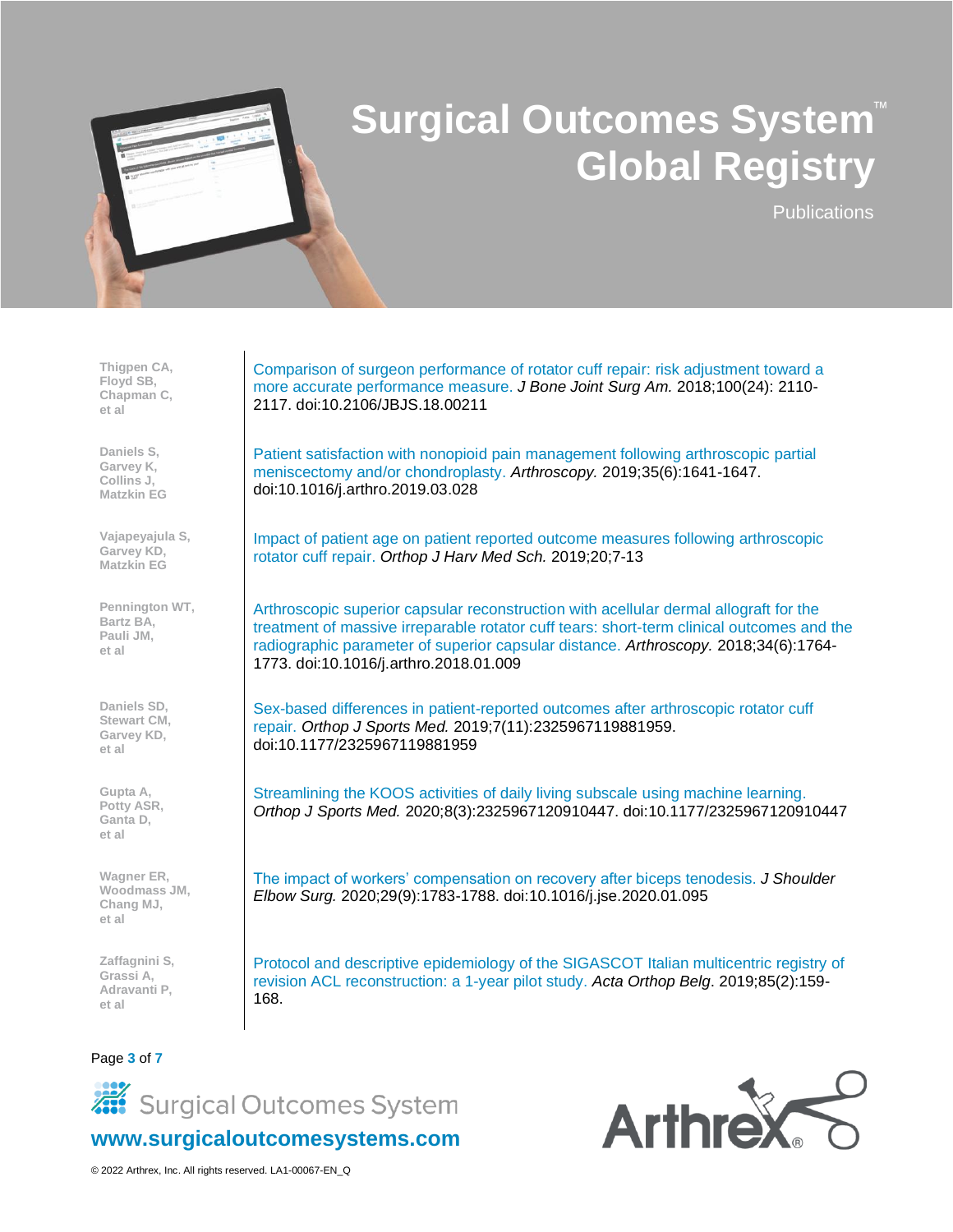

**Publications** 

**MacKay G, Anthony IC, Jenkins PJ, et al**

**Douoguih WA, Zade RT, Bodendorfer BM, et al**

**Hopper GP, Aithie JMS, Jenkins JM, Wilson WT, Mackay GM**

**Kulwin R, Watson T, Rigby R, et al**

**Cole BJ, Haunschild ED, Carter T, et al**

**Lowenstein N, Haber D, Ostergaard P,**

**Hammad AM, Phillips C, Wijdicks CA,**

**Hopper G, Irfan A, Jenkins J, et al.**

#### Page **4** of **7**

Anterior [cruciate ligament repair revisited. Preliminary results of primary repair with](https://www.longdom.org/open-access/anterior-cruciate-ligament-repair-revisited-preliminary-results-of-primary-repair-with-internal-brace-ligament-augmentation-a-case-series-2161-0533-1000188.pdf)  [internal brace ligament augmentation: a case series.](https://www.longdom.org/open-access/anterior-cruciate-ligament-repair-revisited-preliminary-results-of-primary-repair-with-internal-brace-ligament-augmentation-a-case-series-2161-0533-1000188.pdf) *Orthop Muscul Syst.* 2015;4:188. doi: 10.4172/2161-0533.1000188

[Anterior cruciate ligament repair with suture augmentation for proximal avulsion injuries.](https://pubmed.ncbi.nlm.nih.gov/33134983/) *Arthrosc Sports Med Rehab*. Posted online August 20, 2020. doi: j.asmr.2020.05.003

[Combined anterior cruciate ligament repair and anterolateral ligament internal brace](https://journals.sagepub.com/doi/full/10.1177/2325967120968557)  [augmentation: minimum 2-year patient-reported outcome measures.](https://journals.sagepub.com/doi/full/10.1177/2325967120968557) *Orthop J Sports Med*. 2020;8(12): 2325967120968557. doi: 10.1177/2325967120968557

[Traditional modified Broström vs suture tape ligament augmentation.](https://journals.sagepub.com/doi/abs/10.1177/1071100720976071?journalCode=faib) *Foot Ankle Int.*  2021 Jan 23;1071100720976071. doi: 10.1177/1071100720976071

[Clinically significant outcomes following the treatment of focal cartilage defects of the](https://www.arthroscopyjournal.org/article/S0749-8063(21)00060-8/abstract)  [knee with microfracture augmentation using cartilage allograft extracellular matrix: a](https://www.arthroscopyjournal.org/article/S0749-8063(21)00060-8/abstract)  [multi-center prospective](https://www.arthroscopyjournal.org/article/S0749-8063(21)00060-8/abstract) study. *Arthroscopy*. 2021;S0749-8063(21)00060-8. doi: 10.1016/j.arthro.2021.01.043

[All-inside anterior cruciate ligament reconstruction using quadrupled semitendinosus:](https://www.sciencedirect.com/science/article/pii/S0749806321003455)  [comparable two-year outcomes in males and females.](https://www.sciencedirect.com/science/article/pii/S0749806321003455) Arthroscopy 37, 10 (2021), 3140-3148, https://doi.org/10.1016/j.arthro.2021.03.077.

[Two-year retrospective patient-reported outcomes following superior capsular](https://pubmed.ncbi.nlm.nih.gov/34052377/)  [reconstruction.](https://pubmed.ncbi.nlm.nih.gov/34052377/) Arthroscopy. 2022 Feb;38(2):262-266. doi: 10.1016/j.arthro.2021.05.025.

[Posterior cruciate ligament repair with suture tape augmentation: a case series with](https://jeo-esska.springeropen.com/articles/10.1186/s40634-021-00337-y)  [minimum 2](https://jeo-esska.springeropen.com/articles/10.1186/s40634-021-00337-y)-year follow-up. J. Exp. Orthop. 8, 28 (2021). doi: 10.1186/s40634-021- 00337-y



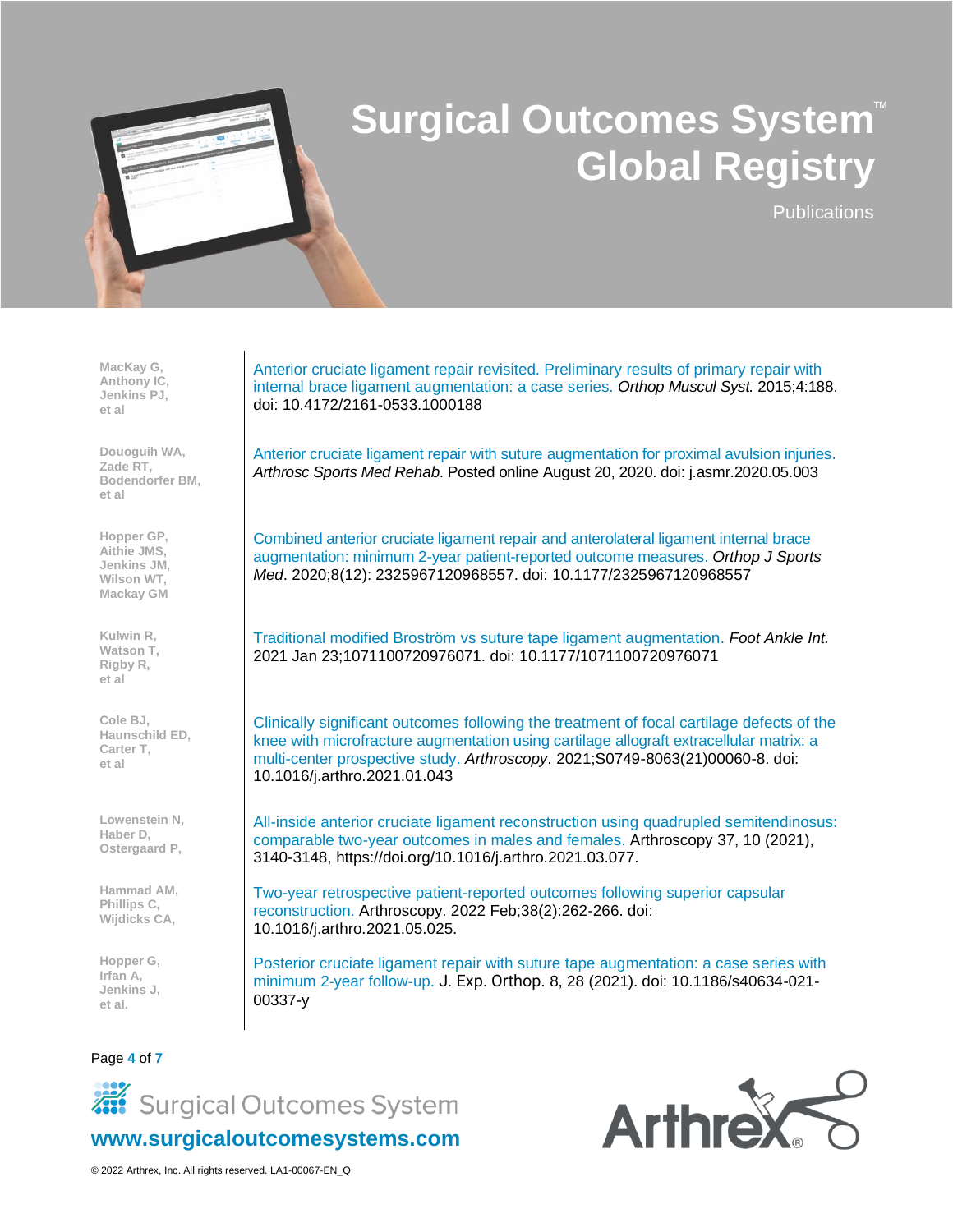

**Publications** 

**Sugarman E, Birns M, Fishman M, et al.**

**Sayegh ET, Otto TS, Garvey KD, Martin A, et al.**

**Nixon RA, Dang KH, Haberli JE, O'Donnell EA**

**Labarre KW, Zimmerman G**

**Dolan MT, Lowenstein NA, Collins JE, Matzkin EG**

**Mackay GM, Blyth MJG, Anthony I, et al.**

**Oliver KS, Bayes M, Crane D, Pathikonda C**

**Słynarski K, Baszczeski F, Lipinski L**

Page **5** of **7**

[Does capsular closure affect clinical outcomes in hip arthroscopy? A prospective](https://www.ncbi.nlm.nih.gov/pmc/articles/PMC8120543/)  [randomized controlled trial.](https://www.ncbi.nlm.nih.gov/pmc/articles/PMC8120543/) Orthop J Sports Med. 2021 May 12;9(5):2325967120963110. doi: 10.1177/2325967120963110.

[Defining the Opioid Requirement in Anterior Cruciate Ligament Reconstruction.](https://pubmed.ncbi.nlm.nih.gov/35025832/) *J Am Acad Orthop Surg Glob Res Rev*. 2022 Jan 13;6(1):e21.00298. doi:10.5435/JAAOSGlobal-D-21-00298.

[Surgical Time and Outcomes of Stemmed versus Stemless Total Shoulder](https://pubmed.ncbi.nlm.nih.gov/35172208/)  [Arthroplasty.](https://pubmed.ncbi.nlm.nih.gov/35172208/) *J Shoulder Elbow Surg*. 2022 Feb 13;S1058-2746(22)00224-5. doi: 10.1016/j.jse.2022.01.129.

[Infiltration of the Hoffa's fat pad in patients with osteoarthritis of the knee-Results after](https://www.sciencedirect.com/science/article/pii/S2352187222000031)  [one year of follow-up.](https://www.sciencedirect.com/science/article/pii/S2352187222000031) *Bone Reports.* 2022;16:101168. doi:10.1016/j.bonr.2022.101168

[Majority of Patients Find Sleep Patterns Return to Normal 6 Months Following Rotator](https://pubmed.ncbi.nlm.nih.gov/35219845/)  [Cuff Repair.](https://pubmed.ncbi.nlm.nih.gov/35219845/) *J Shoulder Elbow Surg.* 2022 Feb 24;S1058-2746(22)00217-8. doi: 10.1016/j.jse.2022.01.122.

[A review of ligament augmentation with the InternalBrace™: the surgical principle is](https://pubmed.ncbi.nlm.nih.gov/26055016/)  [described for the lateral ankle ligament and ACL repair in particular, and a](https://pubmed.ncbi.nlm.nih.gov/26055016/)  [comprehensive review of other surgical applications and techniques is presented.](https://pubmed.ncbi.nlm.nih.gov/26055016/) *Surg Technol Int.* 2015 May;26:239-55.

[Clinical Outcome of Bone Marrow Concentrate in Knee Osteoarthritis.](http://www.journalofprolotherapy.com/wp-content/uploads/volume_07_02_bone_marrow_knee_osteoarthritis.pdf) *Journal of Prolotherapy. 2015*

Treatment of Osteoarthritis - [Adipose Derived Stem Cell & PRP Therapy.](https://orthobiologics.clinic/wp-content/uploads/14-19_Slynarski_saez0317.pdf) Sportärztezeitung 03/2017



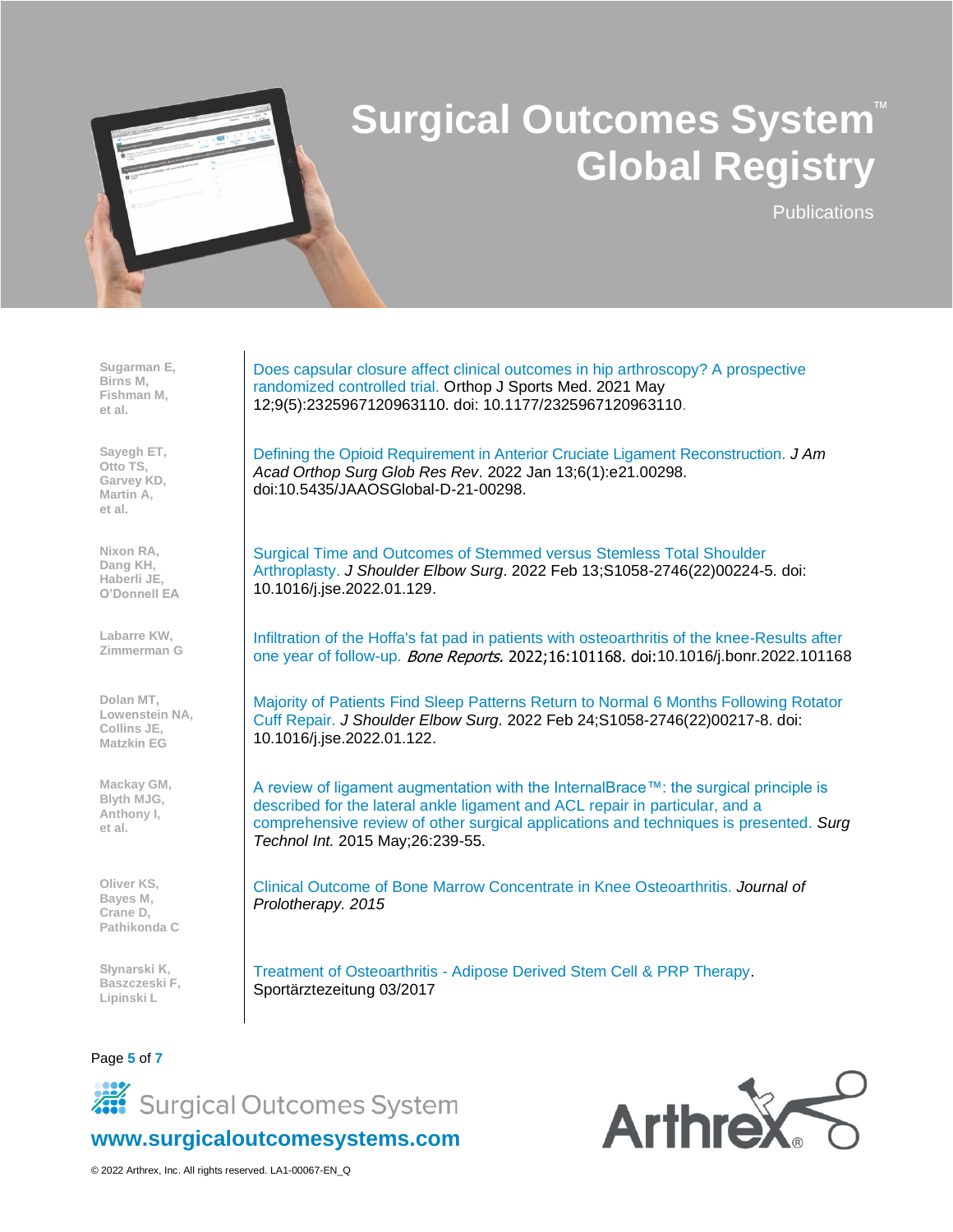

**Publications** 

**Haber DB, Brook EM, Whitlock K, Matzkin EG**

**Duerr RA, Garvey KD, Ackermann J, Matzkin EG**

**Carrier CS, Garvey KD, Brook EM, Matzkin EG**

**Chavez TJ, Garvey KD, Collins JE, et al.**

**Lowenstein NA, Ostergaard PJ, Haber DB, et al**

**Pashuck TD, Hirahara AM, Cook JL, et al.**

**Burrus MT, Griffin JW, Denard PJ, et al.**

**Kraus NR, Garvey KD, Higgins LD, Matzkin E**

Page **6** of **7**

[Predicting Quadrupled Graft Length and Diameter Using Single-Strand Tendon](https://pubmed.ncbi.nlm.nih.gov/29100776/)  [Dimensions in All-Inside Anterior Cruciate Ligament Reconstruction.](https://pubmed.ncbi.nlm.nih.gov/29100776/) Arthroscopy. 2018 Jan;34(1):243-250. doi: 10.1016/j.arthro.2017.08.257.

[Influence of graft diameter on patient reported outcomes after hamstring autograft](https://pubmed.ncbi.nlm.nih.gov/31579202/)  [anterior cruciate ligament reconstruction.](https://pubmed.ncbi.nlm.nih.gov/31579202/) Orthop Rev (Pavia). 2019 Jun 26;11(3):8178. doi: 10.4081/or.2019.8178.

[Patient Satisfaction With Nonopioid Pain Management Following Knee Arthroscopic](https://pubmed.ncbi.nlm.nih.gov/29913027/)  [Partial Meniscectomy and/or Chondroplasty.](https://pubmed.ncbi.nlm.nih.gov/29913027/) Orthopedics. 2018 Jul 1;41(4):209-214. doi: 10.3928/01477447-20180613-02.

[Resilience as a Predictor of Patient Satisfaction With Nonopioid Pain Management and](https://pubmed.ncbi.nlm.nih.gov/32200065/)  [Patient-Reported Outcome Measures After Knee Arthroscopy.](https://pubmed.ncbi.nlm.nih.gov/32200065/) Arthroscopy. 2020 Aug;36(8):2195-2201. doi: 10.1016/j.arthro.2020.03.013.

[Sex differences in outcomes after arthroscopic bankart repair.](https://pubmed.ncbi.nlm.nih.gov/33437497/) BMJ Open Sport Exerc Med. 2020 Dec 30;6(1):e000965. doi: 10.1136/bmjsem-2020-000965.

[Superior Capsular Reconstruction Using Dermal Allograft Is a Safe and Effective](https://pubmed.ncbi.nlm.nih.gov/33080333/)  Treatment for Massive Irreparable [Rotator Cuff Tears: 2-year Clinical Outcomes.](https://pubmed.ncbi.nlm.nih.gov/33080333/) Arthroscopy. 2021 Feb;37(2):489-496.e1. doi: 10.1016/j.arthro.2020.10.014.

[Anatomic Total Shoulder Arthroplasty for Patients with Preserved Preoperative Motion.](https://www.sciencedirect.com/science/article/abs/pii/S1045452721001267) Seminars in Arthroplasty: JSES, 2021, ISSN 1045-4527, doi: 10.1053/j.sart.2021.09.009

[Ibuprofen Use Did Not Affect Outcome MetricsAfter Arthroscopic Rotator Cuff Repair.](https://pubmed.ncbi.nlm.nih.gov/34027460/) Arthrosc Sports Med Rehabil. 2021 Feb 24;3(2):e491-e497. doi: 10.1016/j.asmr.2020.11.004.